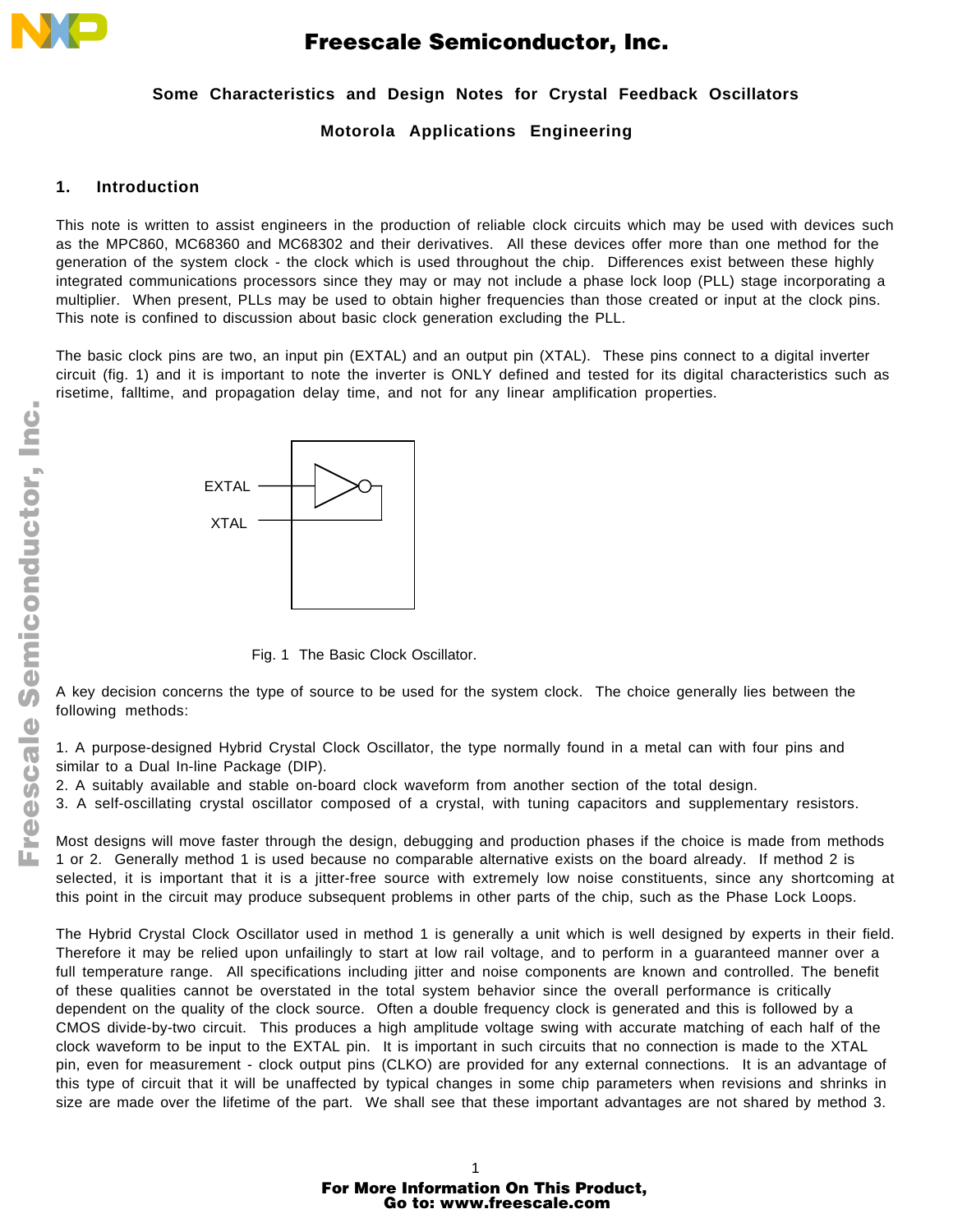

Examples employing method 1 are to be found in the schematics for the Motorola evaluation cards on the worldwide web - a good starting point is http://www.mot.com/SPS then follow the specific embedded communications device track using the hot buttons.

Method 3 is a popular and much-used scheme because it is the lowest cost. However its use carries with it potential problems which need care in design and production if it is to remain trouble free over its production lifetime. This method requires particular care in the design and PCB layout process to guarantee an area of the PCB free of digital noise. Its location should be very close to the two clock pins of the chip. Also, the circuit values may require adjustment on test, once samples of the PCB have been produced. Testing should include varying the oscillator passive components both sides of the nominal value to ensure good starting conditions and stable operational frequency. Even so, in production, this circuit may not continue working if the chip goes through a shrink in manufacturing size. In this event, the same set-up procedure must be repeated after changes have re-established a good working set of values once again. The functionality of this circuit will now be examined qualitatively to help understand the main factors involved in its operation.

### **2. The Self-Oscillating Clock Circuit**

The components of a complete oscillator are shown in Fig. 2.



Fig. 2 A self-oscillating clock circuit with external components.

The oscillator circuit has three main sections :

- 1. Amplifier circuit
- 2. Crystal component
- 3. Feedback network.

It is useful to examine each of these stages independently before considering the overall behavior.

#### **2.1. The Amplifier Circuit**

The digital inverter stage may be either a single inverter or a triplet of inverters. The equivalent circuit is shown in Fig. 3 complete with a high value feedback resistor necessary for biasing the stage into the linear amplification zone of operation. Because of the 180 degree phase change from input to output, the resistor charges the capacitative input to a stable operating point. If the amplifier is a triplet, only the first stage will be biased into the linear zone with the following two stages acting in normal digital mode. Under some circumstances, triplets can give rise to undesirable modes of oscillation due to parasitic feedback paths within the main feedback loop.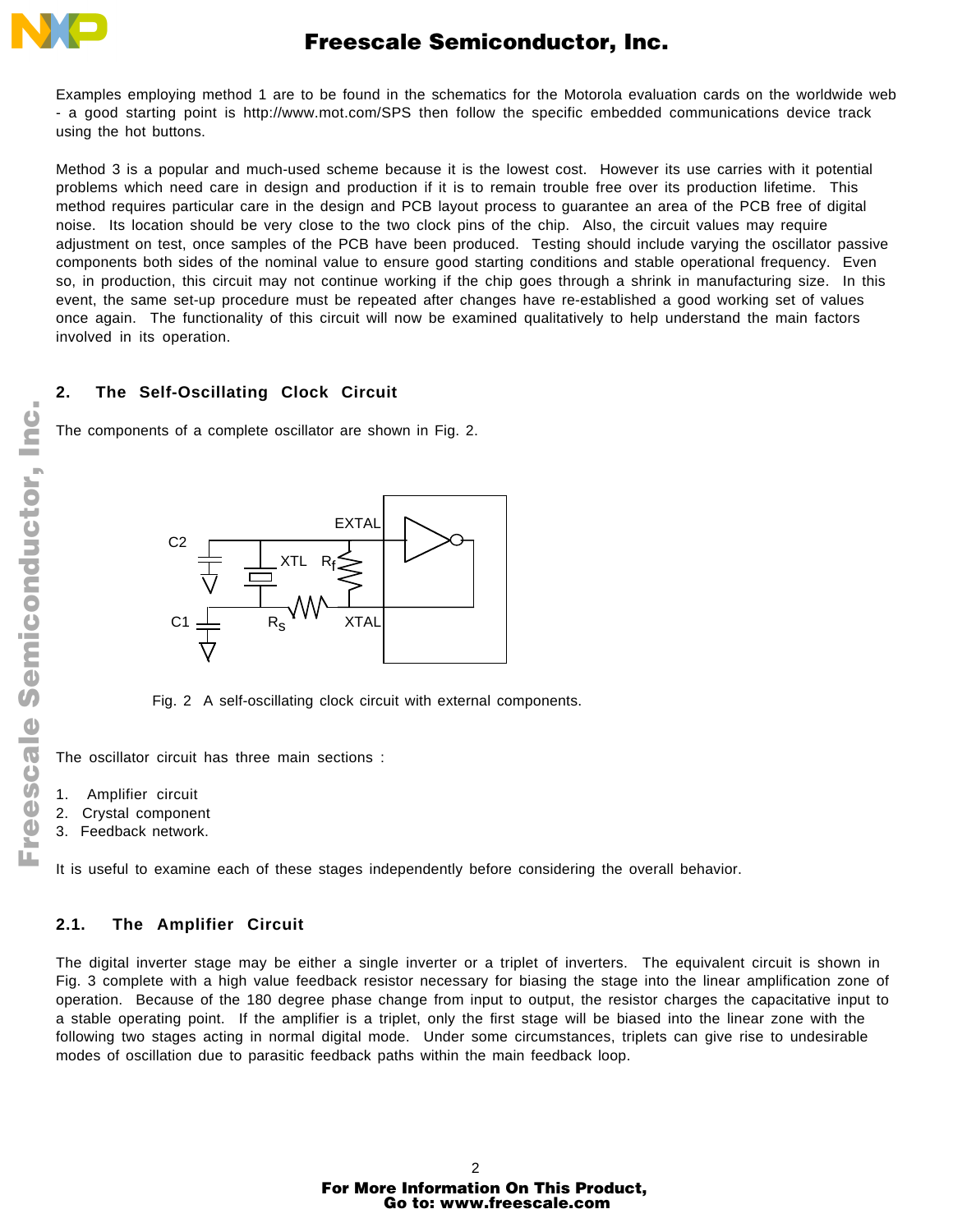



Fig. 3 A digital inverter biased into a linear amplification zone using a single feedback resistor. Both the logical and the circuit-based forms are shown.

This inverting digital amplifier is operated as an analog stage by employing a feedback resistor which charges up the input capacity of the amplifier from the output. The resistor also provides negative feedback to reduce the gain of the stage. Fig. 4 shows the typical response curve for such an amplifier.



Fig. 4 Stabilized operating point of the amplifier with a load  $R_f$ .

The output characteristic of the amplifier approximates to a first order low-pass filter in series with a voltage generator. The roll-off corner frequency represents an upper frequency operational limit for most practical purposes.

F

## 3 For More Information On This Product, Go to: www.freescale.com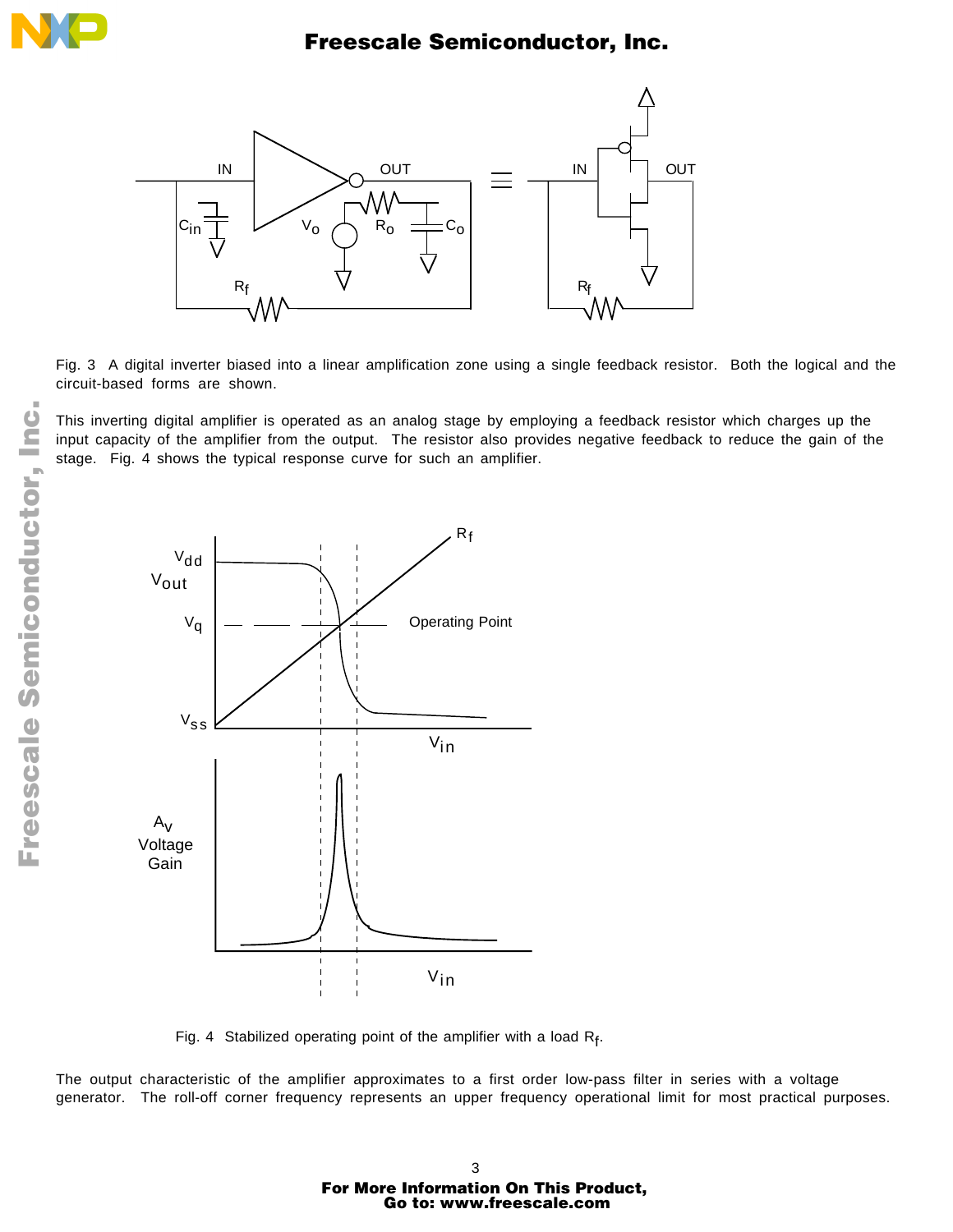

#### **2.2 The Crystal**

A crystal is a capacitor with quartz as the dielectric. Applying a voltage to quartz makes it bend, and conversely, bending quartz makes it produce a voltage. The equivalent circuit shown in Fig. 5 shows one arm with inductance, capacitance, and resistance connected in series, also a second arm containing capacitance connected in parallel with the first. Therefore the crystal behaves as a very high-Q tuned circuit with a series resonance at  $f_s$  formed by L<sub>s</sub> with  $C_{S_1}$  and a parallel resonance at f<sub>p</sub> formed by L<sub>S</sub> with  $C_{D_1}$ . The resistance R<sub>S</sub> is only dominant when the crystal is in series resonance, during any other condition it is not significant. The two resonances appear close together on a plot of complex impedance v. frequency.



Fig. 5 Equivalent Circuit of a Crystal.

Plotting phase v. frequency shows it is mainly capacitive, but it displays inductive behavior between the series and parallel resonant points. During the capacitive response the voltage lags the current with a phase relationship of -90 degrees, when the response becomes inductive the voltage leads the current with a phase relationship of +90 degrees. Figs. 6 and 7 show a magnified view of the fundamental resonant frequency area for both complex impedance and phase angle.



Fig. 6 Complex Impedance v. Freq. Fig. 7 Complex Impedance and Phase v. Freq. (magnified).

The characteristic of the crystal may be simplified to that of a device with an inductive response between  $f_s$  and  $f_p$ , and a capacitive response elsewhere.

#### **2.3 The Feedback Network**

The Barkhausen criteria for oscillation requires that (a) the phase shift around the feedback loop of an oscillator shall be N x 360 degrees and (b) the gain around the loop shall be greater than one. Oscillators commonly use circuits which combine an amplifier with an L-C resonant circuit. The amplifier provides gain and 180 degrees phase shift and the L-C resonant circuit provides 180 degrees of phase shift with frequency shaping or selectivity. This ensures the criteria will be met for a narrow range of frequencies and guarantees the oscillation will be at the desired frequency.

 $\blacksquare$ d u  $\mathbf 0$ t o

r, I

 $\blacksquare$ 

.<br>ق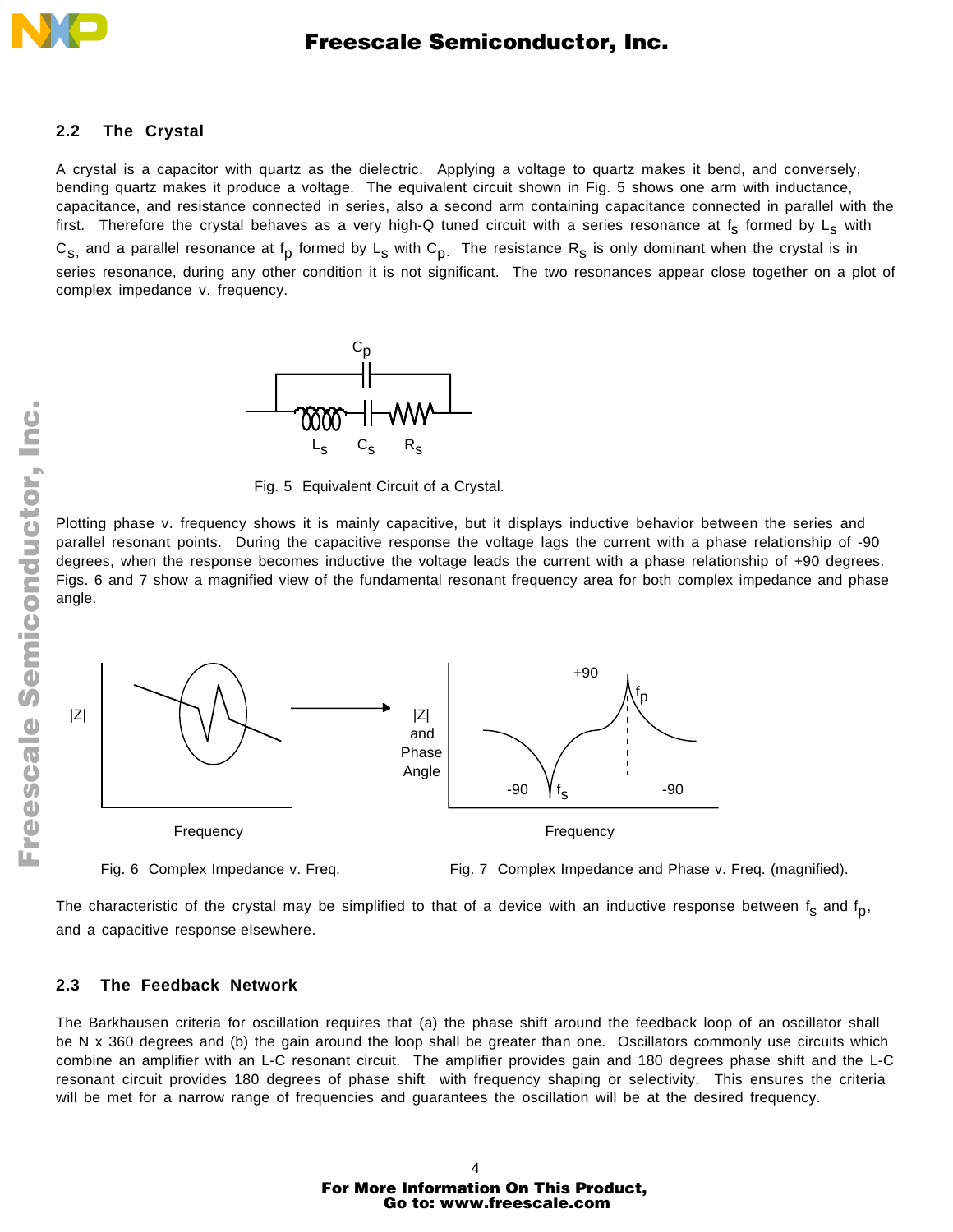

The circuit shown in Fig. 8 is a circuit which exhibits a 180 degree phase shift across the inductance at parallel resonance. The frequency of resonance is the well known equation f=1/(2π√(LC)). This equation requires a large change in capacity C, for a moderate change in the value of the resonant frequency.



Fig. 8 An L-C Resonant Feedback Network.

If we now replace the inductance in the circuit of Fig. 8 with a crystal, recalling that the crystal exhibits inductive properties in a narrow frequency band, then we get an equivalent circuit which is shown in Fig. 9.

A practical circuit has both series and parallel added capacity, some of this is due to the external components and some due to the PCB. The effect is to shift the peak responses of the crystal circuit. The serial peak will increase in frequency for extra added serial capacity, and the parallel peak will reduce in frequency for extra added parallel capacity. The net result is an operating point which is just to the right of the nominal crystal series resonant frequency, as shown in Fig. 10. Another effect of added capacity is a lessening of the effective circuit-Q, thus reducing loop gain and broadening the overall frequency selection curve.



Fig. 9 Equivalent Circuit of a Crystal Feedback Network.



Frequency

Fig. 10 Complex Impedance and Phase v. Freq. showing the effect of extra series and parallel capacity.

# 5 For More Information On This Product, Go to: www.freescale.com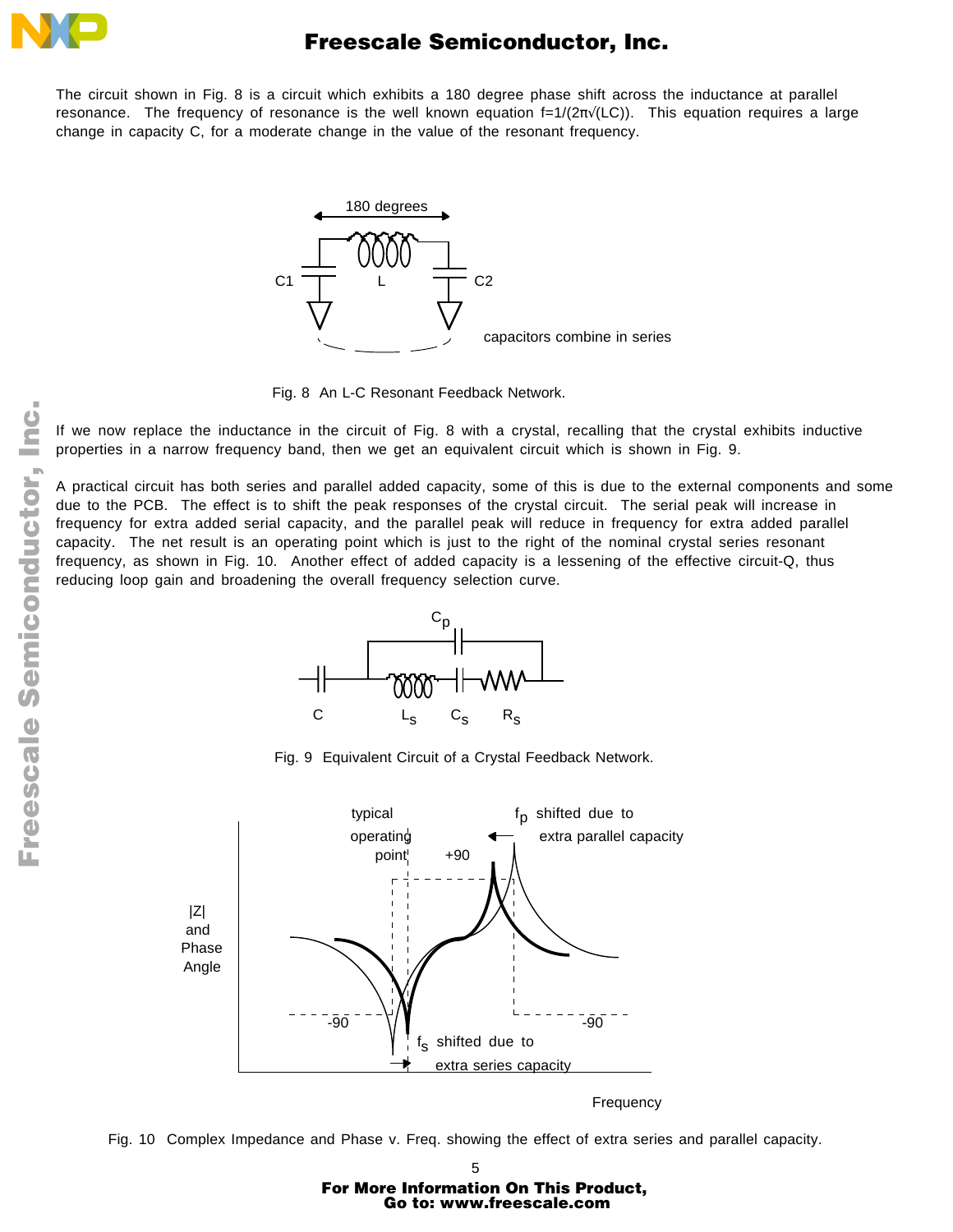

The circuit shown in Fig. 11 now includes a variable capacitor for fine adjustment of the operating frequency. It should be noted the network has no d.c. path, and exhibits high impedance when it has a phase shift of 180 degrees.



Fig. 11 A Crystal Feedback Network with Frequency Trimming Capacitor.

Earlier, I mentioned problems encountered with these oscillators when the silicon chip goes through a size reduction or shrink. One effect of the shrink is to lower the output impedance of the amplifier. This may effectively short-circuit the input capacitor C1, if the reactance of the input pins of the feedback network is not significantly lower than the output impedance of the amplifier. The resulting phase-shift around the loop may no longer be 180 degrees, which causes the oscillator to fail to start at power switch-on.

The circuit shown in Fig. 12 illustrates the problem and the main components involved. It is necessary for the reactance of the capacitor to be well below the output impedance to avoid this problem - after a shrink, an increase in capacitor value may be needed to maintain the original ratio with the output impedance.

 $X_{C1} \ll R_0$  where  $X_{C1} = 1/(2\pi f_S C1)$ 



Fig. 12 Possible short-circuit of the input capacitor by the amplifier output impedance.

For circuits operating at lower frequency, the corresponding value of  $X_{C1}$  will be higher, leaving this component more prone to being shorted out by R<sub>O</sub>. This problem may be solved by inserting a series resistor to isolate the two components, a value around 330K is usually adequate, as in Fig. 13.

The value of  $V_{DD}$  used affects the output impedance of the amplifier. Circuits operating at 5V will require different external values from those operating at 3.3V.





6 For More Information On This Product, Go to: www.freescale.com

F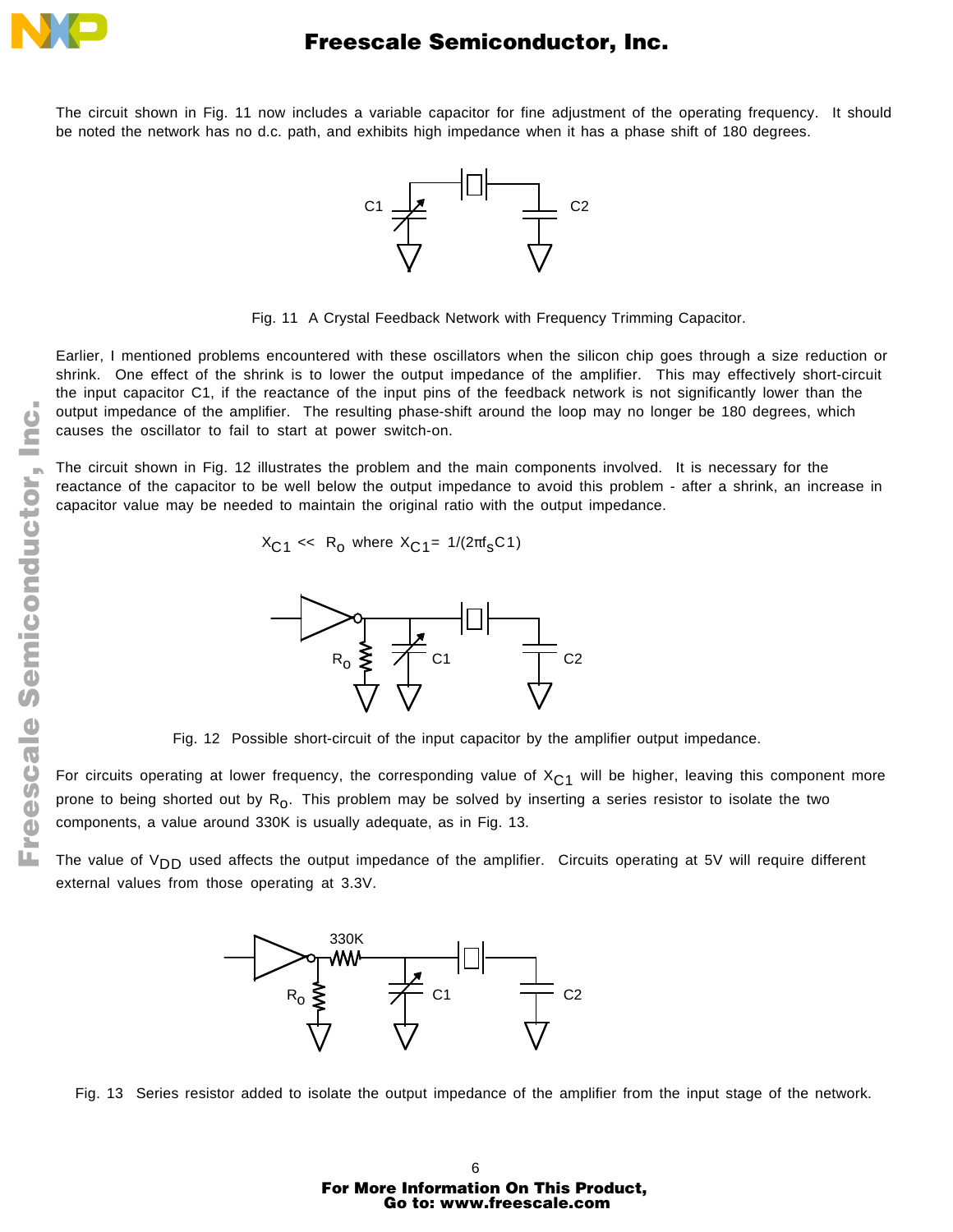

### **3.0 The Complete Oscillator**



Fig. 14 The complete oscillator with all external components.

As a bandpass filter the Crystal has a very high Q-value, approximately 50K to 1M. Very pure sinusoidal waveforms are generated at the EXTAL input pin, but these are limited by the rail voltage and the amplifier. If a pure waveform is required, clipping may be controlled by inserting a variable resistor after the crystal to control the magnitude of the signal.

The value of the D.C. bias resistor  $R_f$  must be sufficiently large to prevent it becoming a parasitic feedback loop, effectively bypassing the feedback network and leading to uncontrolled oscillations.

The series resistance of crystals is very variable and is not usually specified. Instead, an effective series resistance (ESR) is given which is a measurement made at the series resonant frequency with some nominal value of capacity connected in series - the ESR will vary depending on the value of capacity used.

## **3.1 Some Production Concerns with the Oscillator**

The oscillator may produce the wrong frequency after an integrated circuit shrink, due to the frequency response of the amplifier being extended. Higher harmonic frequencies of the crystal, previously well-suppressed, now may be inband because the corner frequency of the low-pass output filter characteristic is moved to a higher frequency value. Also the output and input capacity of the chip are changed largely due to the impact of protection measures on the chip, thus requiring adjustments to the external components in compensation. The impact of the lowered output impedance has already been discussed

Over the lifetime of the circuit, the crystal properties may change due to ageing. Over a period of years, the tendency is for the crystal to increase its resonant frequency.

Some types of crystal can be overdriven when connected in this type of configuration. Care should be taken that the crystals are suitable for the voltage range in which they are to be used.

The temperature coefficient of crystals may be a factor for consideration where high stability is required. Frequently, miniature ovens are used for maintaining high stablity oscillators within a narrow operating band of temperature.

All crystals have multiple responses in their frequency characteristics. Firstly, there are the direct overtones or harmonic responses at odd multiples of the fundamental frequency. These are not troublesome if the roll-off frequency of the amplifier and filter network lie below these frequencies. Sometimes there are three-dimensional spurious modes so close to the wanted main frequency, they are difficult to suppress. The oscillator may spontaneously jump between these frequencies and the main frequency causing a form of jitter in the output waveform. To minimize this, manufacturers try to make their crystals as 2-dimensional as possible.